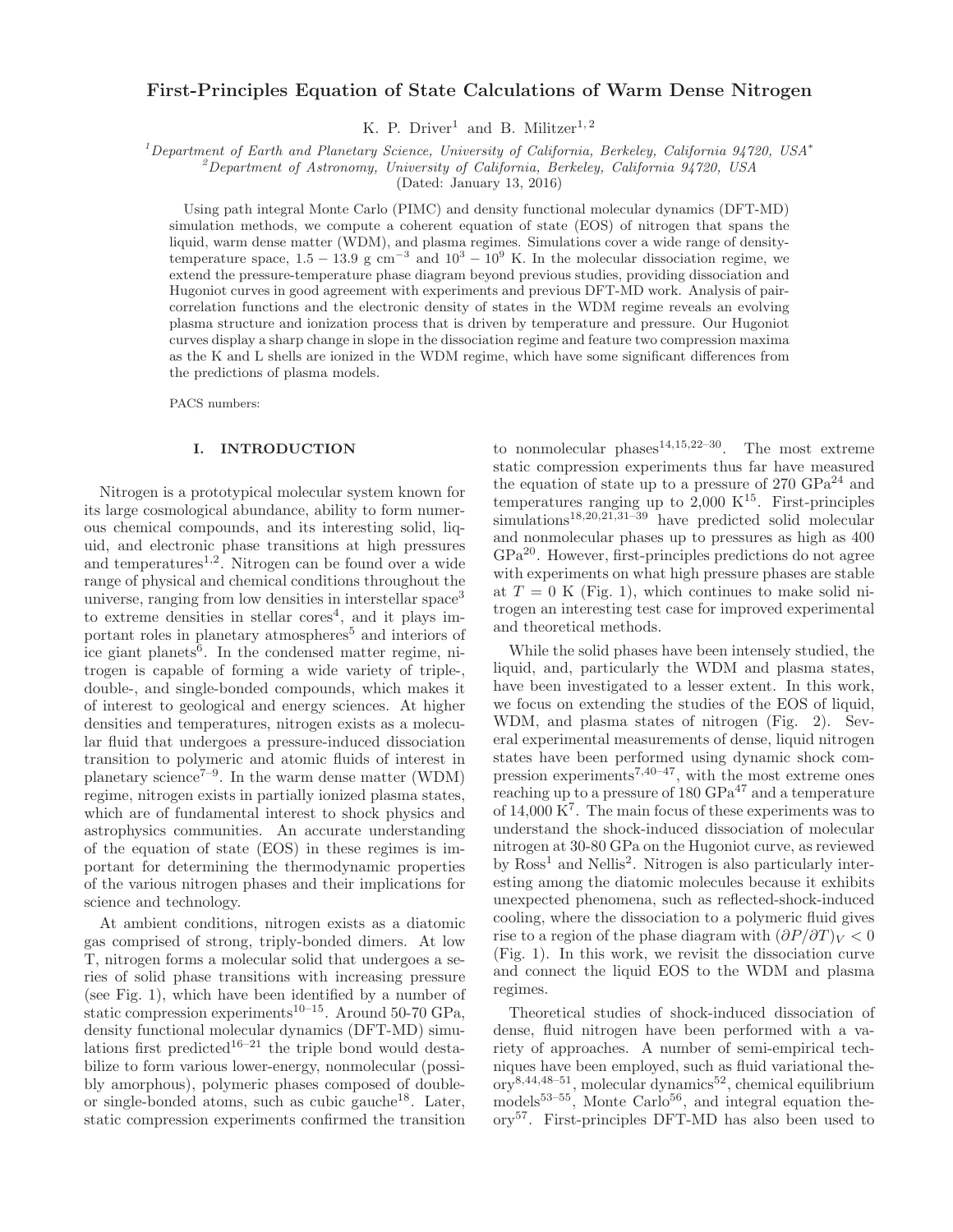

FIG. 1: Pressure-temperature phase diagram of nitrogen. The lower panel displays solid phases; molecular, polymeric, and atomic fluid phases; and the plasma regime. Phases well characterized by experiments are outlined with solid black lines, while others are outlined with a dashed line. Circles represent a subset of our DFT-MD isochore data used to compute the Hugoniot (thick, short-dashed curve) and dissociation curves. The latter changes from a dashed to solid curve to indicate the change to a first order liquid-liquid transition region. The upper panel is a magnified view of the molecular dissociation region, showing a larger subset of our DFT-MD calculations. The thick and thin dashed curves are our predicted Hugoniot curves for two different initial densities of 0.808 and 1.035 g cm<sup>-3</sup>, respectively. Here, we also compare our dissociation curve with previous DFT-MD simulations by Boates et  $al$ <sup>9</sup> (blue line). The green shaded area marks the region from the onset of dissociation, where the isochores begin to show that  $(\partial P/\partial T)_V < 0$ , to the point at which pressure returns to its value before the onset of dissociation.

DFT-MD studies have been successful in predicting the principal Hugoniot curve and doubly shocked cooling within the dense, fluid dissociation regime (up to 110 GPa and  $20,600 \text{ K}$ <sup>58</sup>, in good agreement with the experimental measurements. In addition, Ross and Rogers<sup>8</sup> have used the activity expansion method  $(ACTEX)^{61}$  to compute the Hugoniot curve in the plasma regime. AC-TEX is a semi-analytic plasma model parameterized by spectroscopic data and is based on the grand partition function for a Coulomb gas of ions and electrons. It has been successful at predicting plasma properties in the weak-to-moderate coupling regime<sup>62</sup>. The ACTEX model identifies a Hugoniot curve compression maximum associated with K shell (1s) ionization, which will be discussed in more detail in Section VI.

DFT-MD has provided the most accurate description of liquid and warm dense states of nitrogen up to moderate temperatures ( $\sim$ 10<sup>5</sup> K). However, for higher temperature applications, such as astrophysical modelling and exploring pathways to fusion, a first-principles method that extends the EOS across the entire high energy density physics regime, bridging the liquid, WDM, and plasma regimes, is still needed. PIMC is one of the most promising first-principle methods to extend our study beyond the scope of DFT-MD because it is based on a quantum statistical many-body framework that naturally incorporates temperature effects and, in addition, becomes more efficient at higher temperatures. Building on earlier simulations of hydrogen<sup>63–68</sup> and helium<sup>69–71</sup>, we have been extending the PIMC methodology for WDM composed of increasingly heavy elements<sup>70,72–76</sup>. Here, we apply our PIMC and DFT-MD simulations to liquid and WDM states of nitrogen over much wider density-temperature range  $(1.5-13.9 \text{ g cm}^{-3} \text{ and } 10^3-10^9 \text{ K, see Figs. 1 and 2})$ than has been previously explored with DFT-MD alone.

The paper is organized as follows: In Section II, we describe PIMC and DFT-MD simulation methods for liquid and WDM regimes. In Section III, we first discuss the DFT-MD calculations of the liquid EOS, its dissociation transition, and present an updated phase diagram. We then extend the liquid EOS into the WDM and plasma regimes and show that DFT-MD and PIMC produce consistent results for intermediate temperatures. In section IV, we characterize the structure of the plasma and ionization processes by examining changes in different paircorrelation functions as a function of temperature and density. In section V, we discuss the electronic density of states to provide further insight into the ionization process. In section VI, we discuss shock Hugoniot curves. Finally, in section VII, we summarize our findings.

### II. SIMULATION METHODS

PIMC77–79 is a state-of-the-art first-principles method for computing the properties of interacting quantum systems at finite temperature. Since PIMC is based on the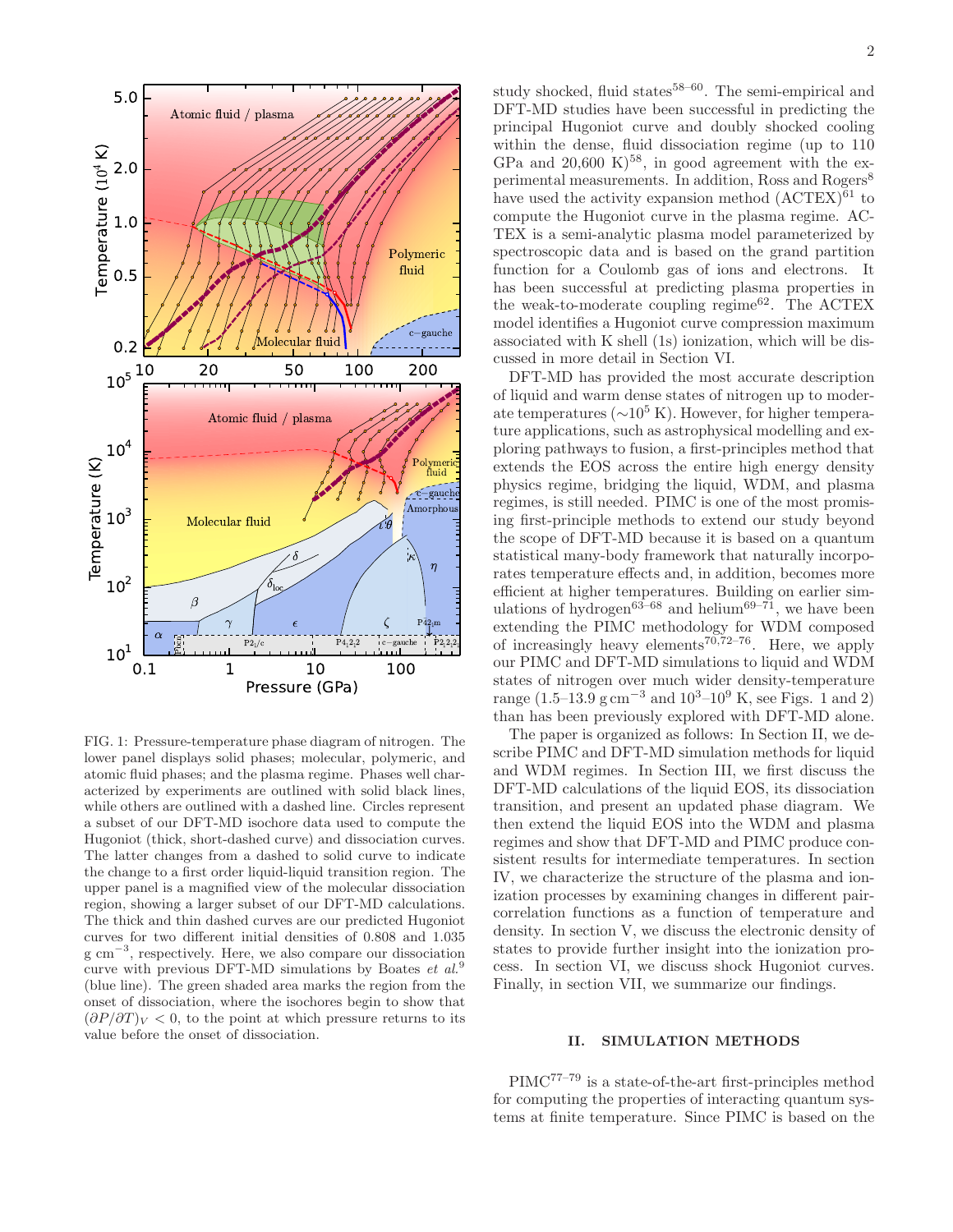thermal density matrix formalism, it naturally incorporates temperature into the framework. The density matrix is expressed in terms of Feynman's imaginary time path integrals, which are evaluated by efficient Monte Carlo techniques, treating electrons and nuclei equally as quantum paths that evolve in imaginary time without invoking the Born-Oppenheimer approximation. Therefore, PIMC is able to explicitly treat all the effects of bonding, ionization, exchange-correlation, and quantum degeneracy in a many-body framework that simultaneously occur in the WDM regime $80$ . The Coulomb interaction is incorporated via pair density matrices derived from the eigenstates of the two-body Coulomb problem<sup>81,82</sup>. The efficiency of PIMC increases with temperature as particles behave more classically at higher temperatures and fewer time slices are needed to describe quantum mechanical many-body correlations.

PIMC requires a minimal number of controlled approximations, which are minimized by converging the time step and system size. We determined the necessary time step by converging total energy until it changed by less than 1.0%. We use a time step of  $1/256$  Ha<sup>-1</sup> for temperatures below  $4\times10^6$  K. For higher temperatures, we decreased the time step as  $1/T$ . In order to study finite size errors, we perform simulations with 8 and 24 atoms in cubic simulations cells and found that the total energy differed by  $0.4\%$  or less<sup>75</sup>. All results for the internal energy and pressure that we report have statistical errors of 0.3% or less.

The only uncontrolled approximation in PIMC is the fixed-node approximation that is introduced to avoid the fermion sign problem<sup>83</sup>. We employ a free-particle nodal structure, which we have shown to work reliably for partially ionized hydrogen<sup>67</sup>, helium<sup>70</sup>, carbon<sup>72</sup>, water<sup>72</sup>,  $\alpha$ ygen<sup>74</sup>, and neon<sup>75</sup>. Free-particle nodes work well as long as only a small number of bound electronic states are occupied. For plasmas of first-row elements, we have found that free particle nodes yield good results for conditions where the 1s states are fully occupied and the 2s states are partially occupied<sup>72</sup>. Lower temperature conditions can be studied efficiently with DFT-MD.

 $DFT-MD<sup>85</sup>$  is an efficient, state-of-the-art, firstprinciples method for zero and low temperatures (T <  $1\times10^6$  K). DFT formalism provides a mapping of the many-body problem onto a single-particle problem with an approximate exchange-correlation potential to describe many-body effects. In the WDM regime, where temperatures are at or above the Fermi temperature, the exchange-correlation functional is not explicitly designed to accurately describe the electronic excitations<sup>86</sup>. However, in our previous PIMC and DFT-MD work<sup>72</sup>, we found existing DFT functionals to be sufficiently accurate even at high temperatures.

DFT incorporates effects of finite electronic temperature by using a Fermi-Dirac function to smear out the thermal occupation of single-particle electronic states<sup>87</sup>. As temperature grows large, an increasing number of bands are required to account for the occupation of ex-



FIG. 2: Temperature-pressure isochores computed with DFT-MD (circles) and PIMC (squares) at densities of 2.5, 3.7, 7.8, and 13.9 g cm<sup>−</sup><sup>3</sup> . The blue dash-dotted line shows the Hugoniot curve for an initial density of  $\rho_0 = 1.035$  g cm<sup>-3</sup>

cited states in the continuum, which typically causes the efficiency of the algorithm to become intractable at temperatures beyond  $1\times10^6$  K. In addition, pseudopotentials replace the core electrons in each atom to improve efficiency. Here, we are careful to avoid using DFT-MD at temperatures where the K shell electrons undergo excitations and study those conditions with PIMC instead.

Progress has been made in orbital-free (OF) DFT and average-atom DFT methods, which introduce additional approximations beyond standard Kohn-Sham DFT-MD in order to improve the efficiency of the scaling with temperature. OF-DFT approximates the free energy of the homogeneous electron gas by a functional that is independent of the single-particle orbitals<sup>88,89</sup>. The speed-up gained has resulted in an significant trade-off in accuracy, but recent OF-DFT developments have shown the method is potentially capable of being competitive with  $KS-DFT<sup>90,91</sup>$ . In an effort to make even greater gains in efficiency, DFT-based average-atom models make further approximations based on solving for the electronic properties of a single atom within the plasma $92$ . Such models have been shown to predict the electronic structure of the isolated atoms well, and recent developments have begun a more consistent treatment of many-body systems<sup>93</sup>. OF-DFT and average-atom models are capable of simulating systems sizes up to a few hundred particles, but ultimately they are based on a ground-state framework, and it is important to develop more accurate, finite-temperature methods with fewer approximations, such as PIMC, to benchmark such calcualtions.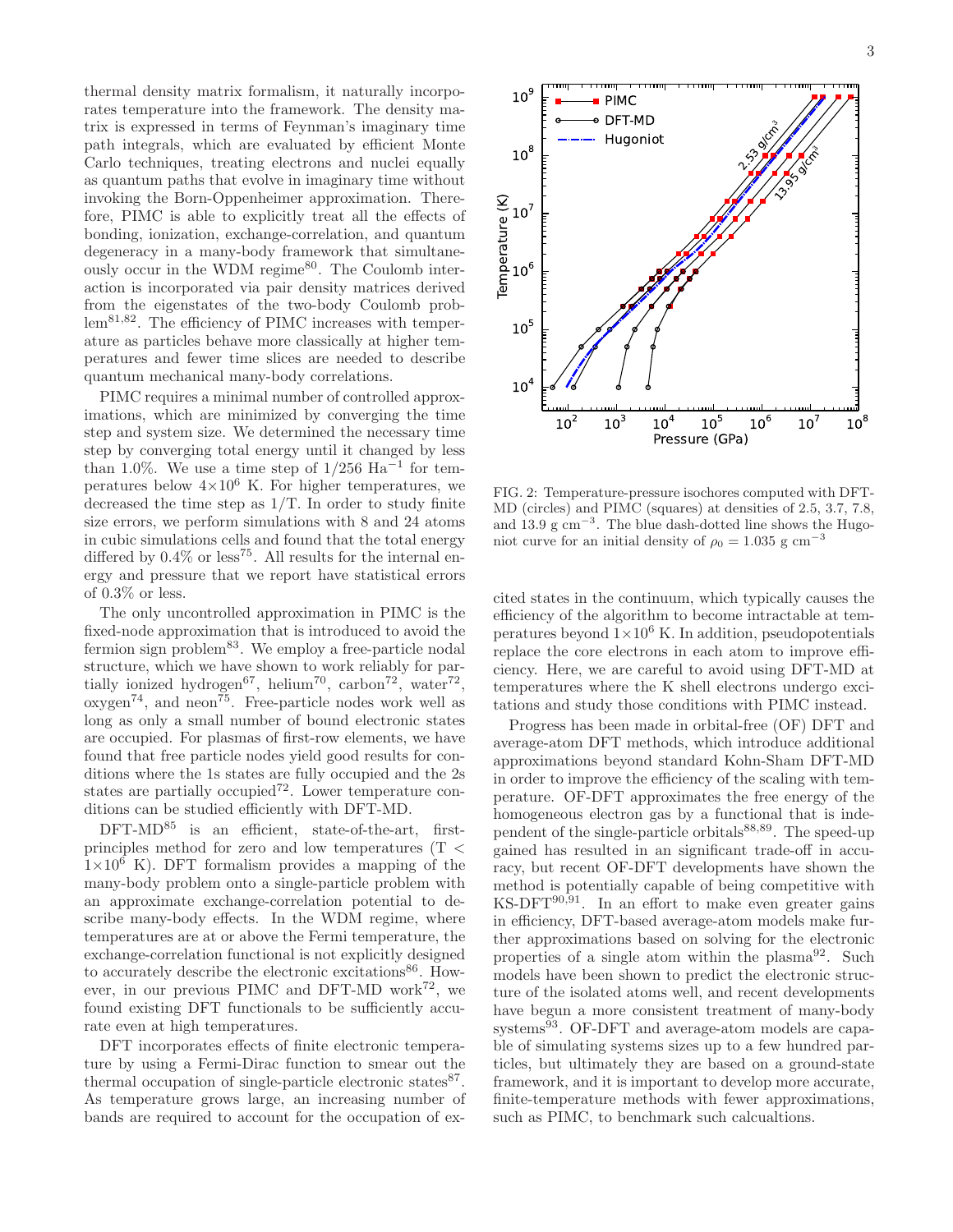

FIG. 3: Isochores computed with PIMC (squares), DFT-MD (circles), and the Debye-Hückel model (dashes) at four densities. The high-temperature relativistic correction is shown as a dotted line. To improve visibility on a log scale, the energies of the four isochores have been shifted by the  $N_2$  molecule energy, −54.614969 Ha/atom, and multiplied by factors of 10, 100, 1,000, and 10,000 as indicated in the labels. The original energies are given in the Supplementary Material<sup>84</sup>.

We employ standard Kohn-Sham DFT-MD simulation techniques for our calculations of liquid and WDM matter states. Simulations are performed with the Vienna Ab initio Simulation Package  $(VASP)^{94}$  using the projector augmented-wave  $(PAW)$  method<sup>95</sup>, and a NVT ensemble, regulated with a Nosé-Hoover thermostat. Exchange-correlation effects are described using the Perdew-Burke-Ernzerhof<sup>96</sup> generalized gradient approximation. Electronic wave functions are expanded in a plane-wave basis with a energy cut-off as high as 2000 eV in order to converge total energy. For liquid simulations, we used 64-atom supercells with a time-step of 1.5 fs. For WDM calculations, size convergence tests up to a 24-atom simulation cell at temperatures of 10,000 K and above indicate that total energies are converged to better than 0.1% in a 24-atom simple cubic cell. We find, at temperatures above 250,000 K, 8-atom supercell results are sufficient since the kinetic energy far outweighs the interaction energy at such high temperatures<sup>75</sup>. The number of bands in each calculation is selected such that thermal occupation is converged to better than  $10^{-4}$ , which requires up to 8,000 bands in a 24-atom cell at  $1\times10^6$  K. All simulations are performed at the Γ-point of the Brillouin zone, which is sufficient for high temperature fluids, converging total energy to better than



FIG. 4: Differences in PIMC and DFT-MD energies and pressures. The top panel shows energy differences, while the bottom panel shows the absolute relative error of pressure in per cent. One- $\sigma$  errors in the differences are shown in black.

0.01% relative to a comparison with a converged grid of k-points.

## III. EOS OF LIQUID, WDM, AND PLASMA PHASES

In this section, we report our DFT-MD and PIMC EOS results for the liquid, WDM, and plasma regimes. The Supplementary Material $84$  provides all of our computed pressure and energy data. The VASP DFT-MD energies have been shifted by −54.3064682071 Ha/atom in order to bring the PAW-PBE pseudopotential energy in alignment with all-electron DFT calculations. The shift was calculated by performing an all-electron atomic calculation with the OPIUM  $\text{code}^{97}$  and a corresponding isolated-atom calculation in VASP.

In the liquid regime, we computed isochores with DFT-MD on a dense grid of 15 densities spanning conditions from 1.5–3.7 g  $\rm cm^{-3}$  and  $\rm 10^3–5\times 10^4$  K, in order to accurately map out the molecular dissociation transition. We extend the work of Boates  $et al.^9$  to higher temperatures and lower pressures. Our pair-correlation curves agree with the experimental molecular bond length of  $1.1 \text{ Å}$ at low temperature and are generally consistent with the work of Boates et al. Our dissociation curve was constructed by determining the temperature at which the molecular lifetime reached 0.2 ps, which is the same cutoff for molecular stability used by Boates and limits it to 15 vibrations. Consistent with previous work7,9,43,45,59 , we find  $(\partial P/\partial T)_V < 0$  in the dissociation region with a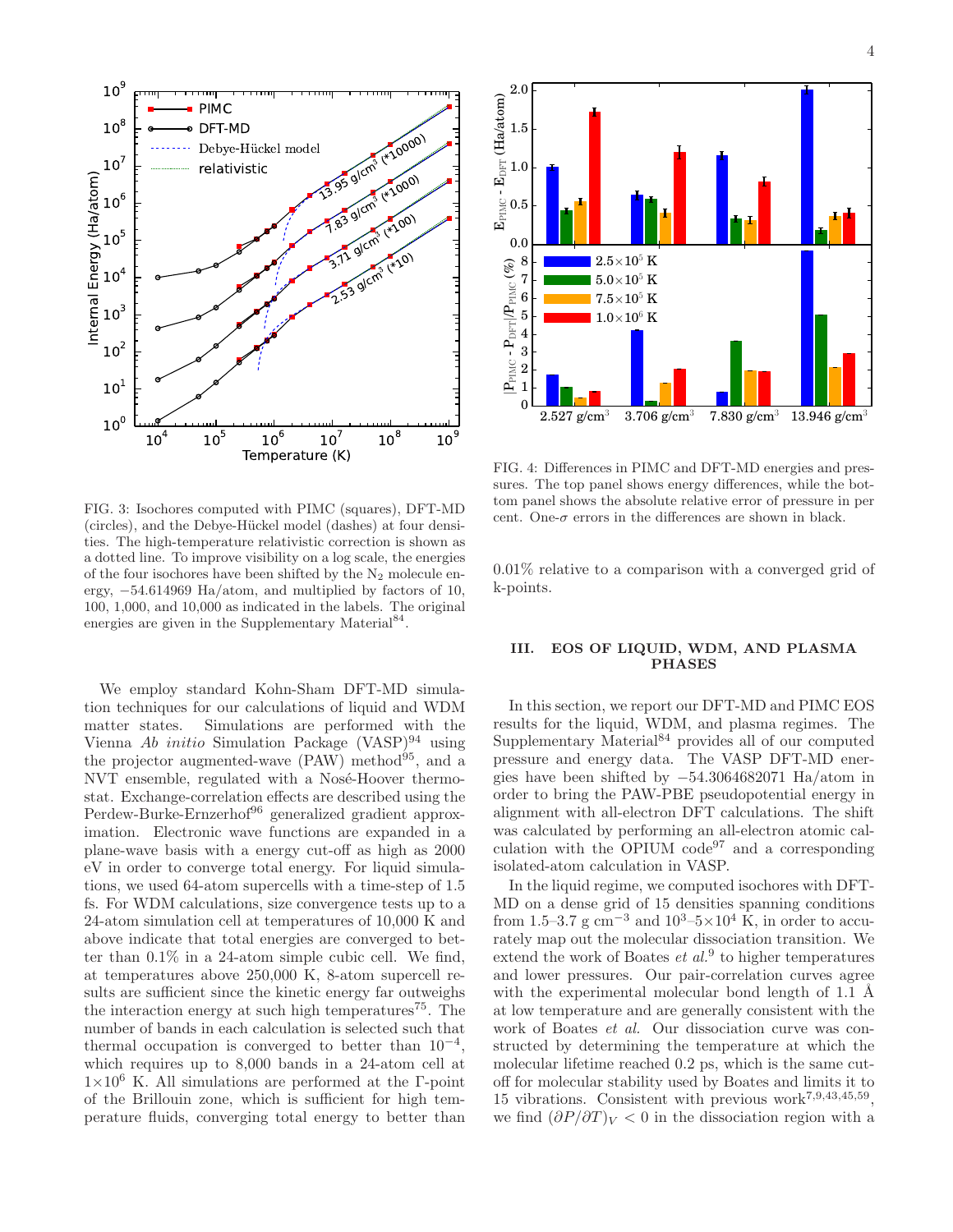first order dissociation transition at pressures near 78-90 GPa. Below 18 GPa, we find no  $(\partial P/\partial T)_V < 0$  region exists.

Fig. 1 shows the pressure-temperature phase diagram with our dense grid of DFT-MD isochores in the liquid region, as well as the dissociation and Hugoniot curves. The lower panel of Fig. 1, which includes a subset of our DFT-MD isochores, shows the phase diagram ranging from solid to low-temperature plasma phases. The solid phase boundaries, outlined with solid lines, are reproduced from a variety of experiments11–15,98–100. The melting curve is also reproduced from experiments<sup>98-100</sup>, which agrees with DFT-MD calculations<sup>101</sup>, and displays a negative slope with a triple point near 90 GPa and 1000 K. We include phases that have been predicted to be stable by a DFT random structure searching algorithm at  $T=0 K^{20}$ , which have not been seen by experiment.

The upper panel Fig. 1 is a magnified view of the dissociation region, displaying a larger subset of the DFT-MD isochores performed in our study. The molecules may dissociate into polymeric or atomic fluid through a first order phase transition, marked by the solid portion of dissociation line in the figure. As pressure decreases, the dissociation curve reaches a critical point near 78 GPa and 4100 K, marked by a white dot and a change to a dashed line to indicate the transition is no longer first order. Starting at 18 GPa, where our DFT-MD data ends, we constructed a free energy model<sup>102</sup> with noninteracting atoms and molecules that extends the dissociation curve to low pressures, marked by a thin, dashed line. We postpone the discussion of the liquid Hugoniot until Section VI.

In order to extend our nitrogen EOS into the WDM and plasma regimes, we compute additional isochore data with DFT-MD and PIMC for temperatures ranging up to  $10^9$  K for four of the densities  $(2.5, 3.7, 7.8, \text{ and})$ 13.9 g cm<sup>−</sup><sup>3</sup> ). Fig. 2 shows the data computed for the four isochores and compares pressures obtained for nitrogen from PIMC and DFT-MD. Likewise, Fig. 3 compares internal energies and also compares with results from the Debye-Hückel model<sup>103</sup>. Using a relativistic, fully-ionized model $104$ , we also show the magnitude of the relativistic correction to the internal energy, which results in a 14% change at the high-temperature limit. There is not a significant relativistic correction to the pressure. In both pressure and energy, we find good agreement between PIMC and DFT-MD results in the temperature range of  $5.0 \times 10^5 - 1 \times 10^6$  K. At a temperature of  $2.5 \times 10^5$  K, the PIMC free-particle nodes start to become insufficient for describing bound electronic states, and the results begin to deviate significantly from that of DFT-MD. At high temperature, the PIMC pressures and energies converge to the weakly interacting plasma limit, in agreement with the classical Debye-Hückel model.

Fig. 4 shows the differences between the PIMC and DFT-MD pressures and energies as a function of temperature in the overlap regime where both methods operate efficiently. DFT-MD and PIMC internal energies differ



FIG. 5: Nuclear pair-correlation functions for nitrogen from PIMC over a wide range of temperatures and densities.

by at most 2 Ha/atom and pressures differ by less than 8% in the temperature range of  $2.5 \times 10^5 - 1 \times 10^6$  K. The size of the discrepancy between our PIMC and DFT-MD results also places an approximate limit on the magnitude of the correction that a new free-energy functional, such as those used in OF-DFT, can change existing KS-DFT results. Typically, the error is largest at the lowest and highest temperatures. This is possibly because, at low temperature, the PIMC free-particle nodes are expected to breakdown, while, at high temperature, the DFT exchange-correlation functional and pseudopotential may breakdown. The pseudopotential, with a frozen 1s core, may also begin to leave out excitation effects at temperatures close to  $10^6$  K. In our previous studies, we found it is not uncommon for one third of the energy discrepancy at  $10^6$  K to be attributed to pseudopotential error72,74,75 .

Together, Figs. 2 and 3 show that the DFT-MD and PIMC methods form a coherent EOS over all temperatures ranging from condensed matter to the WDM and plasma regimes. The good agreement between PIMC and DFT-MD indicates that DFT exchange-correlation potential remains valid even at high temperatures and that the PIMC free-particle nodal approximation is valid as long as the 2s state is sufficiently ionized. The analytic Debye-Hückel models agree well with PIMC at high temperatures, but the Debye-Hückel model does not include bound states and, therefore, cannot describe low temperatures.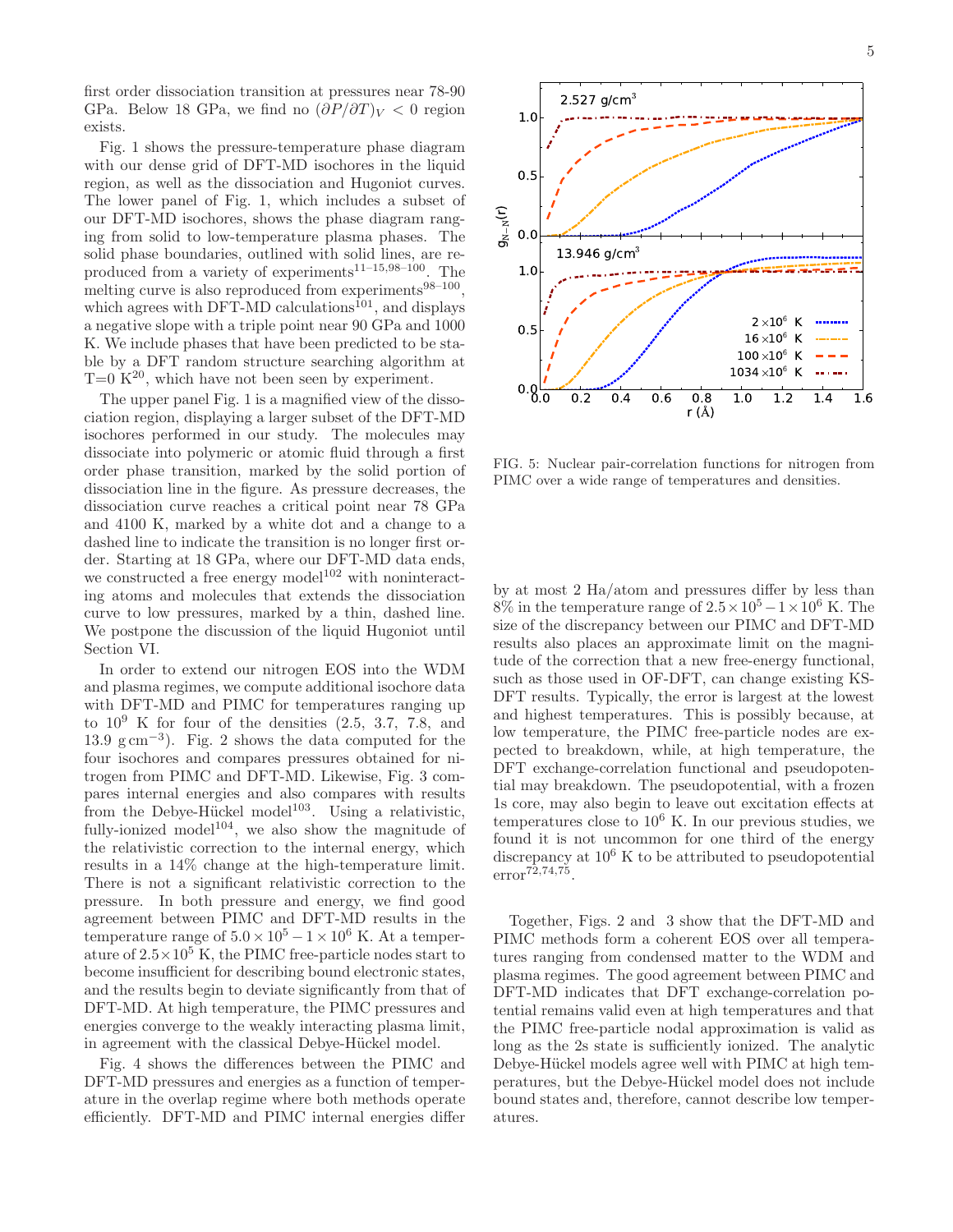

FIG. 6: Comparison of PIMC and DFT nuclear paircorrelation functions for nitrogen at a temperature of  $1\times10^6$ K and a density of 13.946  $\mathrm{g\,cm}^{-3}$ .

## IV. PAIR-CORRELATION FUNCTIONS

In this section, we study pair-correlation functions<sup>105</sup> in order to understand the evolution of the fluid structure and ionization in nitrogen plasmas as a function of temperature and density.

Fig. 5 shows the nuclear pair-correlation functions,  $g(r)$ , computed with PIMC over a temperature range of  $2 \times 10^6 - 1.034 \times 10^9$  K and for densities of 2.527 and 13.946 g cm<sup>−</sup><sup>3</sup> . Atoms are kept farthest apart at low temperatures due to a combination of Pauli exclusion among bound electrons and Coulomb repulsion. As temperature increases, kinetic energy of the nuclei increases, making it more likely to find atoms at close range. In addition, the atoms become increasingly ionized, which gradually reduces the Pauli repulsion, but increases the ionic Coulomb repulsion. As density increases, the likelihood of finding two nuclei at close range slightly rises. At high temperatures, the system approaches the Debye-Hückel limit, behaving like a weakly correlated system of screened Coulomb charges.

Fig. 6 compares the nuclear pair-correlation functions of PIMC and DFT-MD at a temperature of  $1\times10^6$  K in an 8-atom cell at a density of  $13.946$  g cm<sup>-3</sup>. The overlapping  $q(r)$  curves verify that PIMC and DFT predict consistent structural properties.

Fig. 7 shows the integral of the nucleus-electron pair correlation function,  $N_{N-e}(r)$ , which represents the average number of electrons within a sphere of radius r around a given nucleus. At the lowest temperature,  $1\times10^6$  K, we find that the 1s core state is always fully occupied, as it agrees closely with the result of an isolated 1s state. As temperature increases, the atoms are gradually ionized and electrons become unbound, causing  $N_{N-e}(r)$ 



FIG. 7:  $N(r)$  function representing the number of electrons contained in a sphere of radius, r, around an nitrogen nucleus. PIMC data at four temperatures is compared with the analytic 1s core state.

to decrease. At higher density, an even higher temperature is required to fully ionize the atoms, indicating that the 1s ionization fraction decreases with density.

There are two important physical points to note about this result. First, it is clear that 1s ionization fraction is not affected by pressure ionization in the considered density range, which is supported by the fact that the nuclei are not yet close enough for Pauli exclusion to trigger the ionization of the 1s state. Pauli exclusion effects decay on the scale of  $\sim 0.04$  Å (size of 1s orbital), while Fig. 6 shows that the nuclei remain at least 0.3 Å apart at our highest density. Secondly, we note that in our work on dense  $\alpha$ ygen<sup>74</sup> we performed all-electron DFT-MD calculations and found that the 1s ionization fraction for a fixed temperature decreases because the Fermi energy shifts to higher energies more rapidly than the 1s state shifts towards the continuum when density increases. Thus, the decrease in the 1s ionization fraction in Fig. 7 at a fixed temperature with increasing density is due to a rapid shift of the Fermi energy. Eventually, the 1s ionization fraction will increase when density is high enough to push the 1s states into the continuum, but we have not studied such densities here.

Fig. 8 shows electron-electron pair correlations for electrons having opposite spins. The function is multiplied by the density  $\rho$ , so that the integral under the curves is proportional to the number of electrons. The electrons are most highly correlated for low temperatures, which reflects that multiple electrons occupy bound states around a given nucleus. As temperature increases, electrons are thermally excited, decreasing the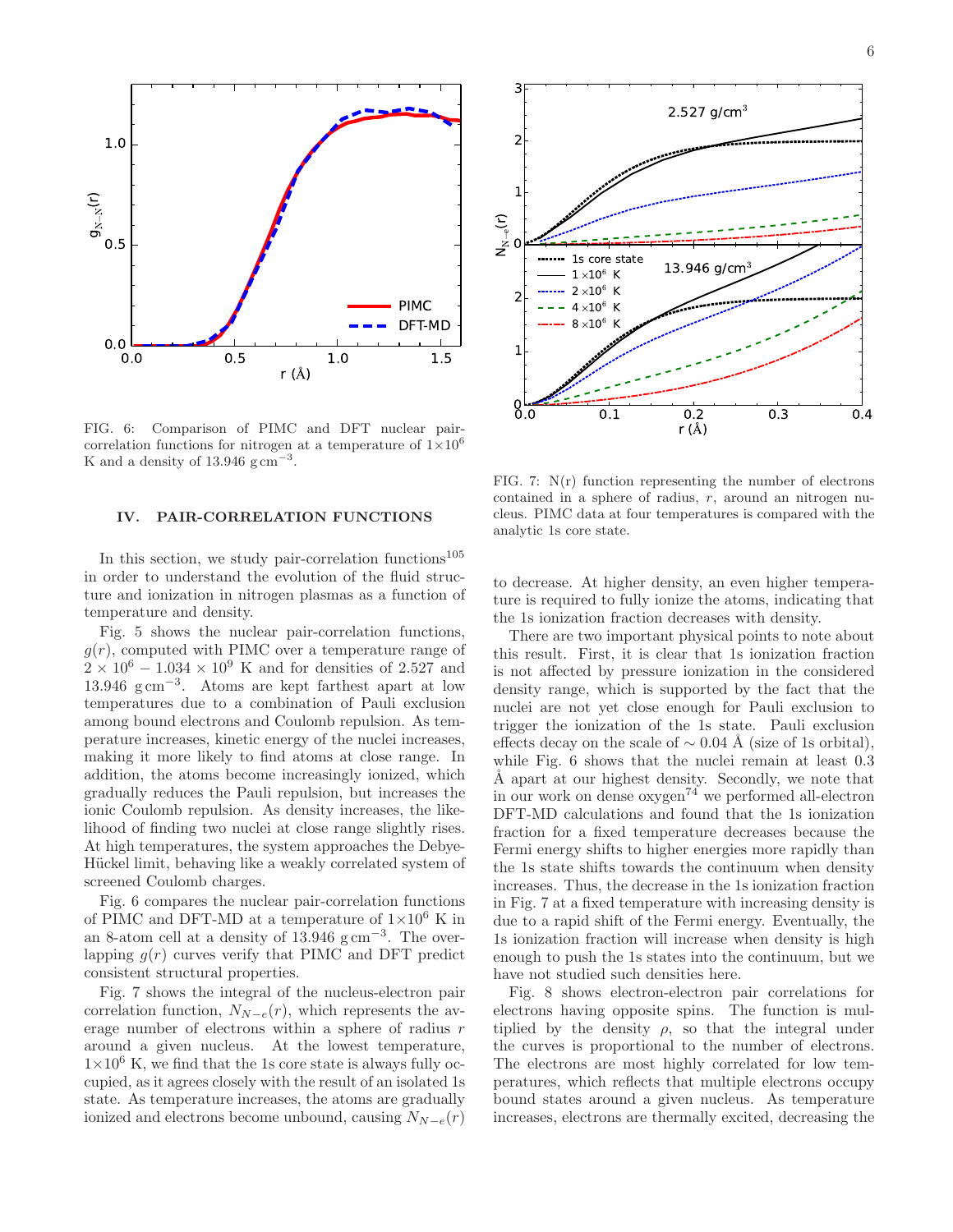

FIG. 8: The electron-electron pair-correlation functions for electrons with opposite spins computed with PIMC.



FIG. 9: The electron-electron pair-correlation functions for electrons with parallel spins computed with PIMC.

correlation among each other. The positive correlation at short distances increases with density, consistent with a lower ionization fraction.

Fig. 9 shows electron-electron pair correlations for electrons with parallel spins. The positive correlation at intermediate distances reflects that different electrons with parallel spins are bound to a given nucleus. For short separations, electrons strongly repel due to Pauli exclusion and the functions decay to zero. As density increases, the

## V. ELECTRONIC DENSITY OF STATES

In this section, we report DFT-MD results for the electronic density of states (DOS) as a function of temperature and density in order to gain further insight into temperature and pressure ionization effects.

Fig. 10 shows the total and occupied DOS at two temperatures and two densities. Results were obtained by averaging over ten uncorrelated snapshots chosen from a DFT-MD trajectory. Smooth curves were obtained by using a  $4 \times 4 \times 4$  k-point grid and applying a Gaussian smearing of 2 eV. The eigenvalues of each snapshot were shifted so that the Fermi energies align at zero. The integral of the DOS is normalized to 1.

At low temperature and density, the general structure is composed of two peaks below the Fermi energy, representing the atomic 2s and 2p states. The peaks broaden and merge at higher temperatures and densities as they become ionized. For higher density, the total DOS resembles that of an ideal plasma. For lower densities, a dip in the DOS indicates beginning of the continuous spectrum of conducting states. At the lowest temperature  $(\sim 10^4 \text{ K})$  shown for each density, the majority of occupied states lie below the Fermi energy. At the higher temperature ( $\sim$ 10<sup>5</sup> K), a significant fraction of the occupied states now lie above the Fermi energy as the second shell becomes ionized. Finally, we note that the Fermi energy plays the role of the chemical potential in the Fermi-Dirac distribution, which shifts towards more negative values as the temperature is increased. Because we subtract the Fermi energy from the eigenvalues, the peak shifts to higher energies with increasing temperature. The fact that the peaks are embedded into a dense, continuous spectrum of eigenvalues indicates that they are conducting states.

### VI. SHOCK COMPRESSION

Dynamic shock compression experiments allow one to measure the EOS and other physical properties of hot, dense fluids. Such experiments are often used to determine the principal Hugoniot curve, which is the locus of final states that can be obtained from different shock velocities. A number of Hugoniot measurements have been made for nitrogen<sup>7,41–43,45–47</sup>. Density functional theory has been validated by experiments as an accurate tool for predicting the shock compression of a variety of different materials<sup>106,107</sup>, including nitrogen<sup>58,59</sup>.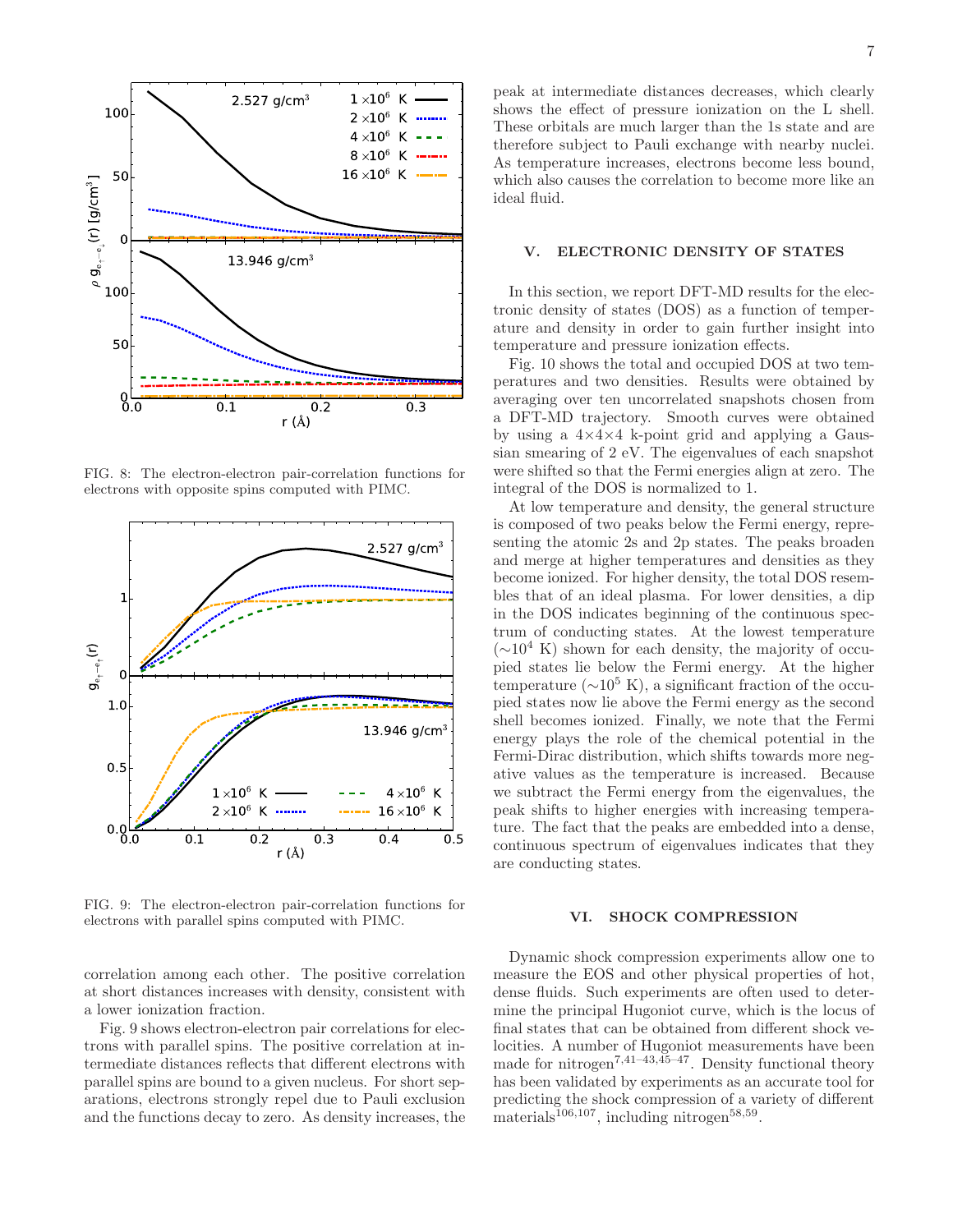

FIG. 10: Temperature dependence of the total (all) and occupied (occ) electronic DOS of dense, fluid nitrogen at densities of 2.53 and 13.95  $\text{g cm}^{-3}$ . Each DOS curve has had the relevant Fermi energy for each temperature subtracted from it.



FIG. 11: Shock Hugoniot curves for different initial densities ranging from 0.75- to 2.5-fold the density of solid  $N_2$ , 1.035 g cm<sup>−</sup><sup>3</sup> , at ambient pressure.

In the course of a shock wave experiment, a material whose initial state is characterized by an internal energy, pressure, and volume  $(E_0, P_0, V_0)$  will change to a final state denoted by  $(E, P, V)$  while conserving mass, momentum, and energy. This leads to the Rankine-



FIG. 12: Hugoniot curves as a function of the shock compression ratio for different initial densities as plotted in Fig. 11. The 1-fold curve is shown with (dashed line) and without (solid line) the relativistic correction. The dark shaded marks the temperature range of highest compression.

Hugoniot relation<sup>108</sup>,

$$
(E - E_0) + \frac{1}{2}(P + P_0)(V - V_0) = 0.
$$
 (1)

Here, we compute the Hugoniots from the firstprinciples EOS data reported in the Supplementary material<sup>84</sup>. The pressure and internal energy data points were interpolated with bi-cubic spline functions in  $\rho - T$ space. For the initial state, we used the energy of an isolated  $(P_0 = 0)$  nitrogen molecule,  $E_0 = -109.2299$ Ha/N<sub>2</sub>. V<sub>0</sub> was determined by the density,  $\rho_0 = 1.035$  $g \text{ cm}^{-3}$ , of solid nitrogen in the  $Pa\bar{3}$  phase<sup>109</sup>. The resulting Hugoniot curve has been plotted in  $T-P$  and  $P-\rho$ spaces in Figs. 2 and 11, respectively.

Samples in shock wave experiments may be precompressed inside of a diamond anvil cell in order to reach much higher final densities than are possible with a sample at ambient conditions. This technique allows shock wave experiments to probe density-temperature consistent with planetary and stellar interiors $110$ . Therefore, we repeated our Hugoniot calculation starting with initial densities ranging from a 0.75 to a 2.5-fold of the density typically used in shock-compression experiments (0.808 g cm<sup>−</sup><sup>3</sup> ). Fig. 11 shows the resulting family of Hugoniot curves. While starting from an initial density of 0.808 g cm<sup>−</sup><sup>3</sup> leads to a maximum shock density of  $5.15 \text{ g cm}^{-3}$  (4.97-fold compression), a 2.5-fold precompression yields a much higher maximum shock density of 12.13 g cm<sup>-3</sup> (4.69-fold compression). Alternatively, such extreme densities can be reached with double and triple shock experiments.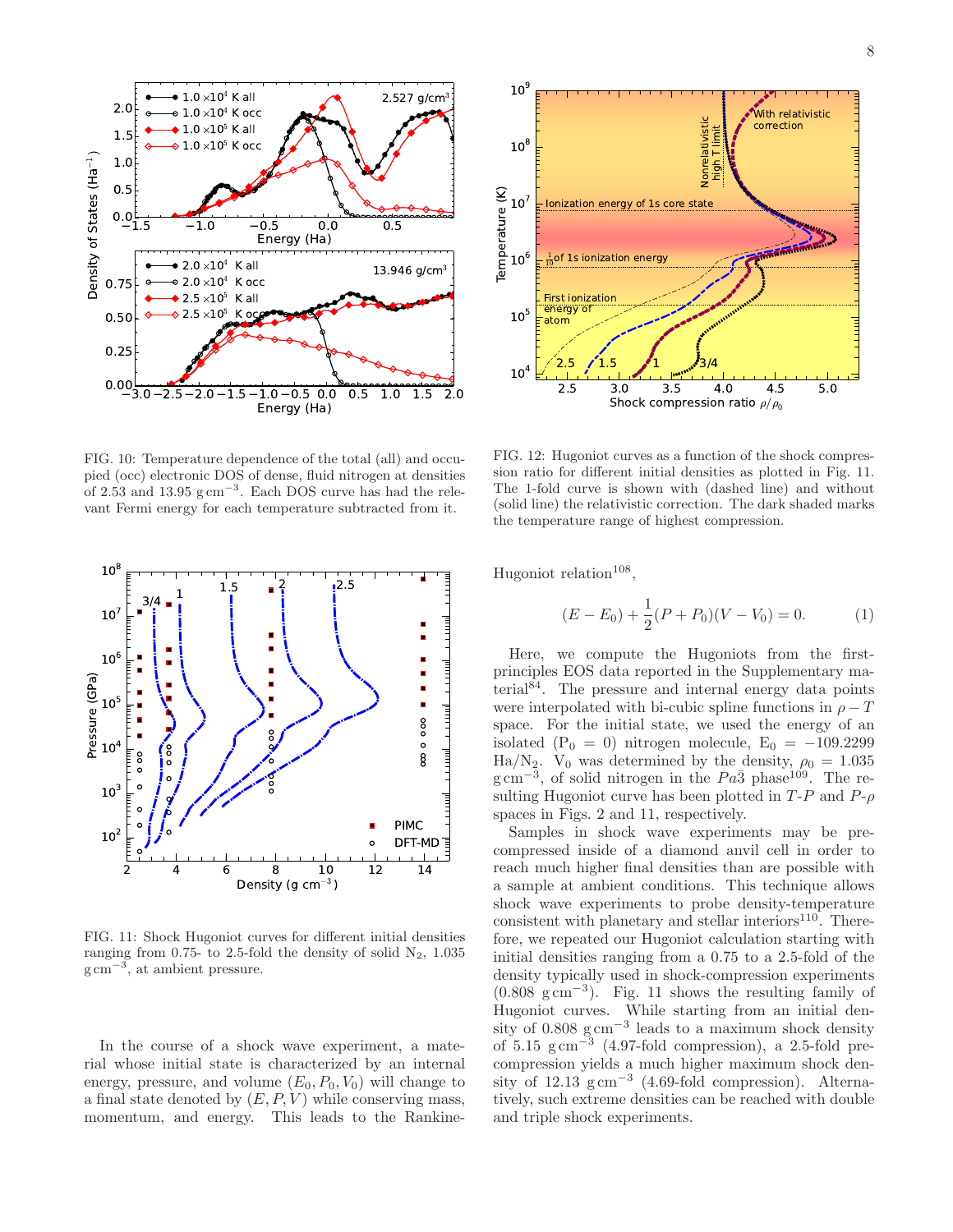

FIG. 13: Comparison of our combined PIMC and DFT-MD Hugoniot curve with predictions of ACTEX plasma model calculations by Ross and Rogers<sup>8</sup>. The dashed line portion of the plasma model curve indicates where the ACTEX results were interpolated to match experimental data below 100 GPa. The initial density was  $\rho_0 = 0.8076$  g cm<sup>-3</sup> ( $V_0 = 28.80$  Å<sup>3</sup>/atom).

Fig. 12 shows the temperature dependence of the shock-compression ratio for the four representative Hugoniot curves from Fig. 11. In the high-temperature limit, all curves converge to a compression ratio of 4, which is the value of a nonrelativistic, ideal gas. We also show the magnitude of the relativistic correction to the Hugoniot in the high-temperature limit. The shock compression and structure along the Hugoniot is determined by the excitation of internal degrees of freedom, such as dissociation and ionization processes, which increases the compression, and, in addition, the interaction effects, which decrease the compression $^{69}$ . Consistent with our studies of other elements, we find that an increase in the initial density leads to a slight reduction in the shock compression ratio (Fig. 12) because particles interact more strongly at higher density.

For the lowest two initial densities, the shock compression ratio in Fig. 12 exhibits two maxima as a function of temperature, which can be attributed to the ionization of electrons in the K  $(1s)$  and L  $(2s+2p)$  shells. On the principal Hugoniot curve, the first maximum of  $\rho/\rho_0=4.26$ occurs at temperature of  $6.77 \times 10^5$  K (58.3 eV), which is well above the first and second ionization energies of the nitrogen atom, 14.53 and 29.60 eV. A second compression maximum of  $\rho/\rho_0=4.97$  is found for a temperature of  $2.55 \times 10^6$  K (220 eV), which can be attributed to a substantial ionization of the 1s core states. For an isolated nitrogen atom, the 1s ionization energy is 667.05 eV. However, fractional ionization is expected to occur at much lower temperature already. This is consistent with



FIG. 14: Comparison of the liquid DFT-MD Hugoniot with the experiments of Nellis *et al.*<sup>7</sup> and Zubarev *et al.*<sup>40</sup> and the theory of Ross *et al.*<sup>49</sup> (variational fluid theory) and Kress *et*  $al.<sup>58</sup>$  (DFT-MD) in the dissociation transition region. The blue shaded region indicates where  $(\partial P/\partial T)_v < 0$  in the phase diagram of Fig. 1. The green dashed lines are isotherms from DFT-MD, showing the cooling of the Hugoniot when dissociation occurs.



FIG. 15: Comparison of the shock Hugoniot curves for different materials. The initial volume  $V_0$  has been chosen such that the density of the electrons is the same for all materials  $(V/N_e = 3.586 \text{ Å}^3)$ . The various maxima in compression corresponds to excitations of electrons in the first and second electron shells.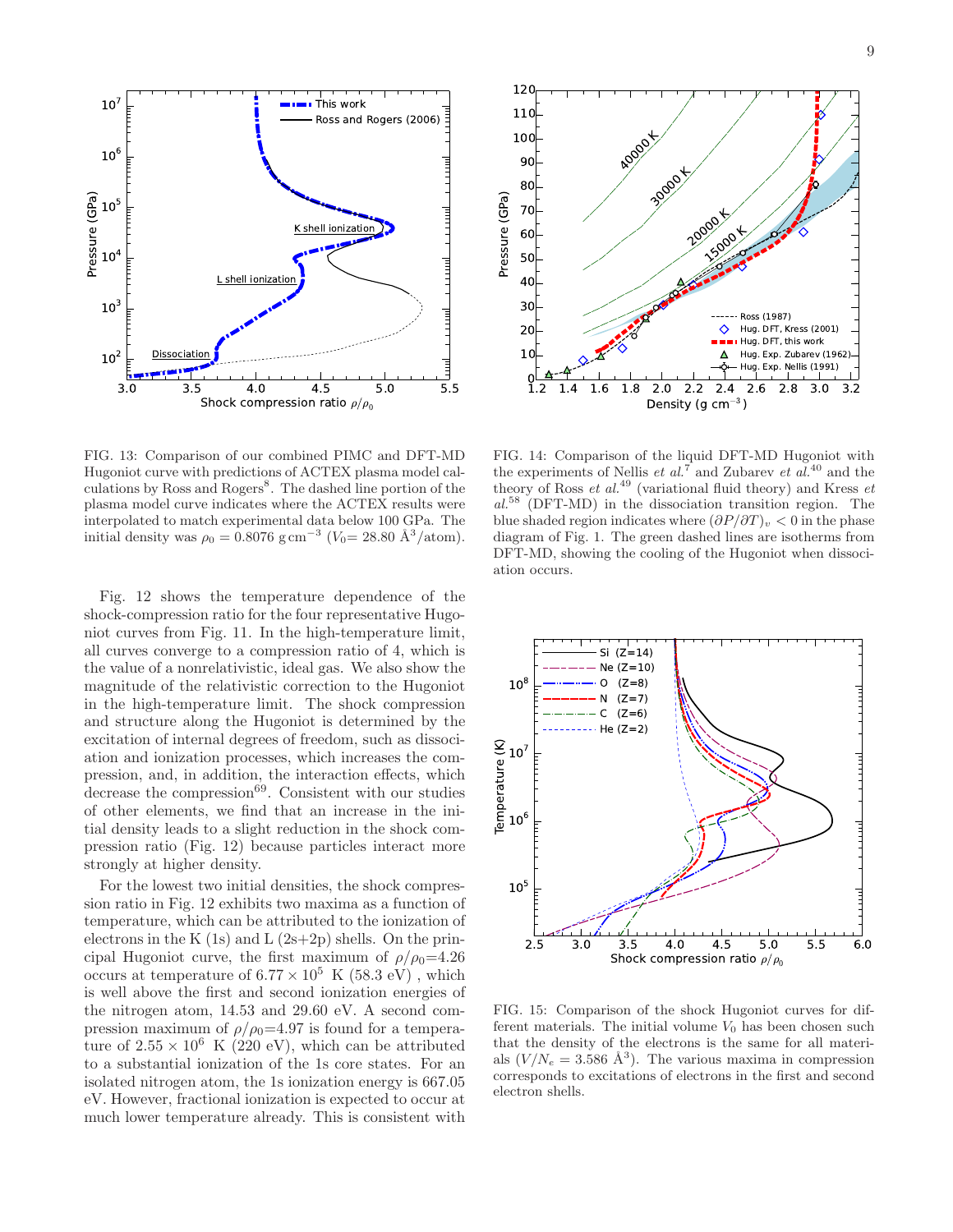

FIG. 16: Pressure vs. temperature is shown for isochores of different materials. The pressure of a fully-ionized, noninteracting plasma,  $P_0$ , has been removed in order to compare the excess pressure due to interactions. The densities have been chosen such that electronic density is the same for all materials  $(V/N_e = 0.8966 \text{ Å}^3)$ . This electronic density corresponds to the high-temperature limit of 4-fold compression of the shock Hugoniot curves in Fig. 12. The Debye model has been included for helium and silicon.



FIG. 17: Internal energy vs. temperature is shown for the isochores in Fig. 16. The energy contribution from a fullyionized, non-interacting plasma,  $E_0$ , has been removed in order to compare only the interaction effects.

the ionization process we observe in Fig. 7, where the charge density around the nuclei is reduced over the range of  $2 - 8 \times 10^6$  K. Since DFT-MD simulations, which use pseudopotentials to replace core electrons, cannot access the regime of core ionization, both PIMC and DFT-MD are needed to determine all features along the principal Hugoniot curve.

Fig. 13 compares our combined PIMC and DFT-MD Hugoniot curve with predictions from the ACTEX calculations by Ross and Rogers<sup>8</sup>. We find very good agreement for  $P > 20,000$  GPa, which includes a compression peak due to the ionization of K shell and confirms the strengths of the ACTEX method in highly ionized regimes with weak-to-moderate Coulomb coupling. While the K shell peak pressures agree almost perfectly in pressure, the ACTEX predicts a maximum compression ratio that is 0.07 lower than predicted by our PIMC simulations. In the pressure range from  $2,000$  to  $20,000$ GPa, where ionization of the L shell occurs, we find that the ACTEX model substantially overestimates the shock compression. In the range of 100 to 2000 GPa (dashed line in Fig. 13), Ross and Rogers interpolated their Hugoniot curve based on a collection of previous ACTEX calculations for other light elements<sup>62</sup> and available experimental data below 100 GPa<sup>7</sup> . Therefore, it is not too surprising that PIMC and the analytic model disagree by up to 20% in the pressure. The comparison shows the importance of using first-principles methods such as PIMC and DFT-MD to correctly predict the ionization compression peaks of the Hugoniot curve in more strongly coupled regimes. With DFT-MD, we are also able to capture the sharp change in slope in the Hugoniot curve, which is associated with dissociation as internal energy is absorbed to break the molecular bond.

Fig. 14 shows a magnified view of the low-pressure Hugoniot in the dissociation region. Our DFT-MD Hugoniot generally agrees well with the experimental data of Nellis *et al.*<sup>7</sup> and previous DFT-MD calculations<sup>58</sup>. DFT-MD accurately captures the sharp increase in compressibility in the dissociation transition region, while the Ross model underestimates the compressibility more or less depending on the parameterization<sup>49</sup>. Slight deviations with experiment tend to lie near the region of  $(\partial P/\partial T)_V < 0$ , marked by the blue shaded region. The discrepancy could either be due to impedance matching difficulties in experiment or shortcomings of DFT-MD approximations. A negative  $(\partial P/\partial T)_V$  region and molecular dissociation can, in principle, trigger a shock wave to split into two separate waves $^{111}$ . This occurs when the shock speed is not monotonously increasing with particle speed. However, this is not predicted to occur based on our DFT-MD EOS, and we find it unlikely that this hypothesis can explain the discrepancy between the theoretical and experimental results in Fig. 14. We also note that including zero point motion has a negligible affect on the Hugoniot curve.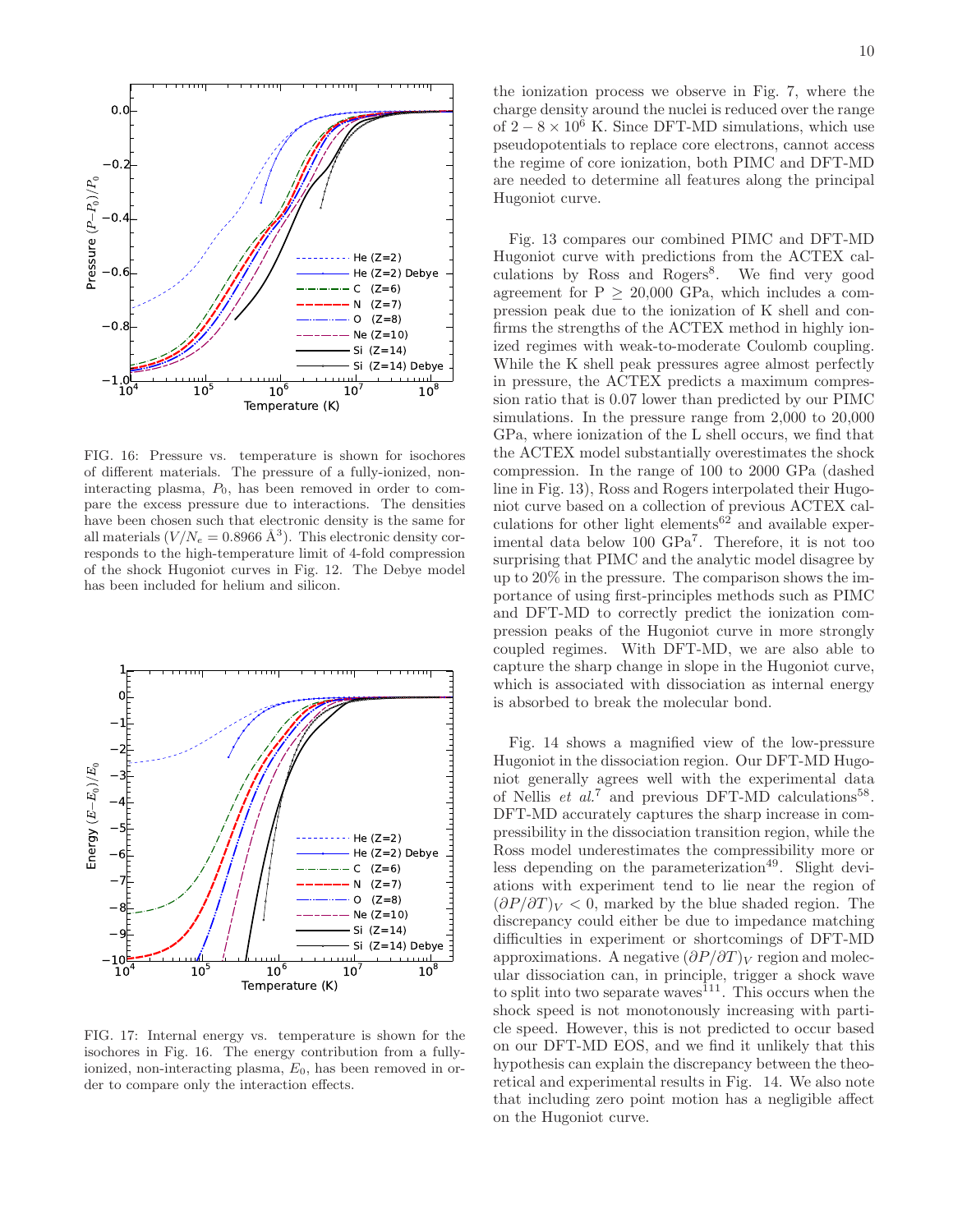## VII. EOS COMPARISON OF FIRST- AND SECOND-ROW PLASMAS

Using PIMC and DFT-MD, we have computed the first principles EOS and shock Hugoniot curves for several materials in the the WDM and dense, plasma regime. In this section, we compare our collective sets of data and discuss some of the trends we have observed.

Fig. 15 compares our computed shock Hugoniot curves from simulations of He<sup>70</sup>,  $C^{\bar{7}2}$ ,  $O^{74}$ , Ne<sup>75</sup>, and Si<sup>76</sup> in the WDM and plasma regimes. The Hugoniot curve comparison shows distinct compression maxima for all materials, but the maxima and structure along the Hugoniot depend strongly on the atomic number, Z, which is directly connected to internal degrees of freedom and interaction effects69. We find the shock Hugoniot compression maxima, corresponding to K and L shell ionization, increase in both compression and temperature with the atomic number, Z. This is not unexpected because the binding energy scales as  $Z^2$ , which means a higher temperature is needed to reach the regime of ionization. When this happens, a larger energy difference,  $E - E_0$ , must be compensated by the  $P(V - V_0)$  term in Eq. 1. Even though the pressure increases with ionization also, we still see a higher shock compression for higher Z materials in Fig. 15.

Figs. 16 and 17 compare the pressure and internal energies of the same set of materials in the Hugoniot curve comparison. The plots compare the excess pressure and energy, where the ideal Fermi gas contributions have been removed in order to compare only interaction effects, which become important for  $T < 10^8$  K when electrons start to occupy the K shell. For higher Z, this occurs at higher temperature, which explains the trends seen in Figs. 15-17. The Debye model can capture only the high temperature limit of this trend since it cannot describe the occupation of the K shell. There is a visible softening of the slope in the pressure and internal energy curves for temperatures around  $10^6$  K, which corresponds to the intermediate regime between K and L shell ionization. As expected, the onset of the slope-softening occurs at higher temperatures for higher Z elements.

We note that, for each material, that we have computed consistent, overlapping results with both DFT-MD and PIMC at temperatures near  $10^6$  K. The agreement implies that our zero-temperature, DFT exchangecorrelation potential (PBE) remains valid for a large set of materials at high temperatures and that the freeparticle nodal approximation is accurate in PIMC when the K shell electrons are bound and L-shell is partially ionized.

#### VIII. CONCLUSIONS

In this work, we have used DFT-MD and PIMC to compute liquid and WDM states of nitrogen to provide an EOS witch bridges the condensed matter and warm dense matter regimes. In the liquid regime, we have extended the phase diagram beyond previous studies by computing the dissociation curve for a broader region of conditions and extending the Hugoniot to the WDM regime. In the WDM regime, we have combined PIMC with DFT-MD to construct a coherent EOS for nitrogen over a wide range of densities and temperatures. The two methods produce consistent pressures and energies in temperature range of  $5.0\times10^{5}$  $1\times10^6$  K. At high temperatures, our EOS converges to the analytic Debye-Hückel result for weakly interacting plasmas. Nuclear and electronic pair-correlations reveal a temperature- and pressure-driven ionization process, where temperature-ionization of the 1s state is suppressed, while other states are efficiently ionized as temperature and density increases. Temperature-density dependence of the electronic density of states confirms the temperature- and pressure-ionization behavior observed in the pair-correlation data. Lastly, we find the ionization imprints a signature on the shock Hugoniot curves and that PIMC simulations are necessary to determine the state of the highest shock compression. By combining our liquid DFT-MD data with our WDM data, we provide a first-principles Hugoniot that matches experiment at low pressures and extends to the classical plasma regime. Our Hugoniot and equation of state will help to build more accurate models for astrophysical applications and energy applications.

#### Acknowledgments

This research is supported by the U. S. Department of Energy, grant DE-SC0010517. Computational support was provided by NERSC and the Janus supercomputer, which is supported by the National Science Foundation (Grant No. CNS-0821794), the University of Colorado, and the National Center for Atmospheric Research.

- <sup>∗</sup> Electronic address: kdriver@berkeley.edu; URL: http: //militzer.berkeley.edu/~driver/
- $^1\,$  M. Ross, High Press. Res.  ${\bf 16},\,371$  (2000).
- <sup>2</sup> W. J. Nellis, J. Phys. Condens. Matter 14, 11045 (2002).
- <sup>3</sup> D. M. Meyer, J. A. Cardelli, and U. J. Sofia, Astrophys. J. 490, L103 (1997).
- <sup>4</sup> G. Wallerstein, I. Iben, P. Parker, A. Boesgaard, G. Hale, A. Champagne, C. Barnes, F. Käppeler, V. Smith, R. Hoffman, et al., Rev. Mod. Phys. 69, 995 (1997).
- $^5$  K. Lodders and J. B. Fegley, Icarus 155, 393 (2002).
- <sup>6</sup> W. B. Hubbard, Planetary Interiors (University of Arizona Press, Tucson, AZ, 1984).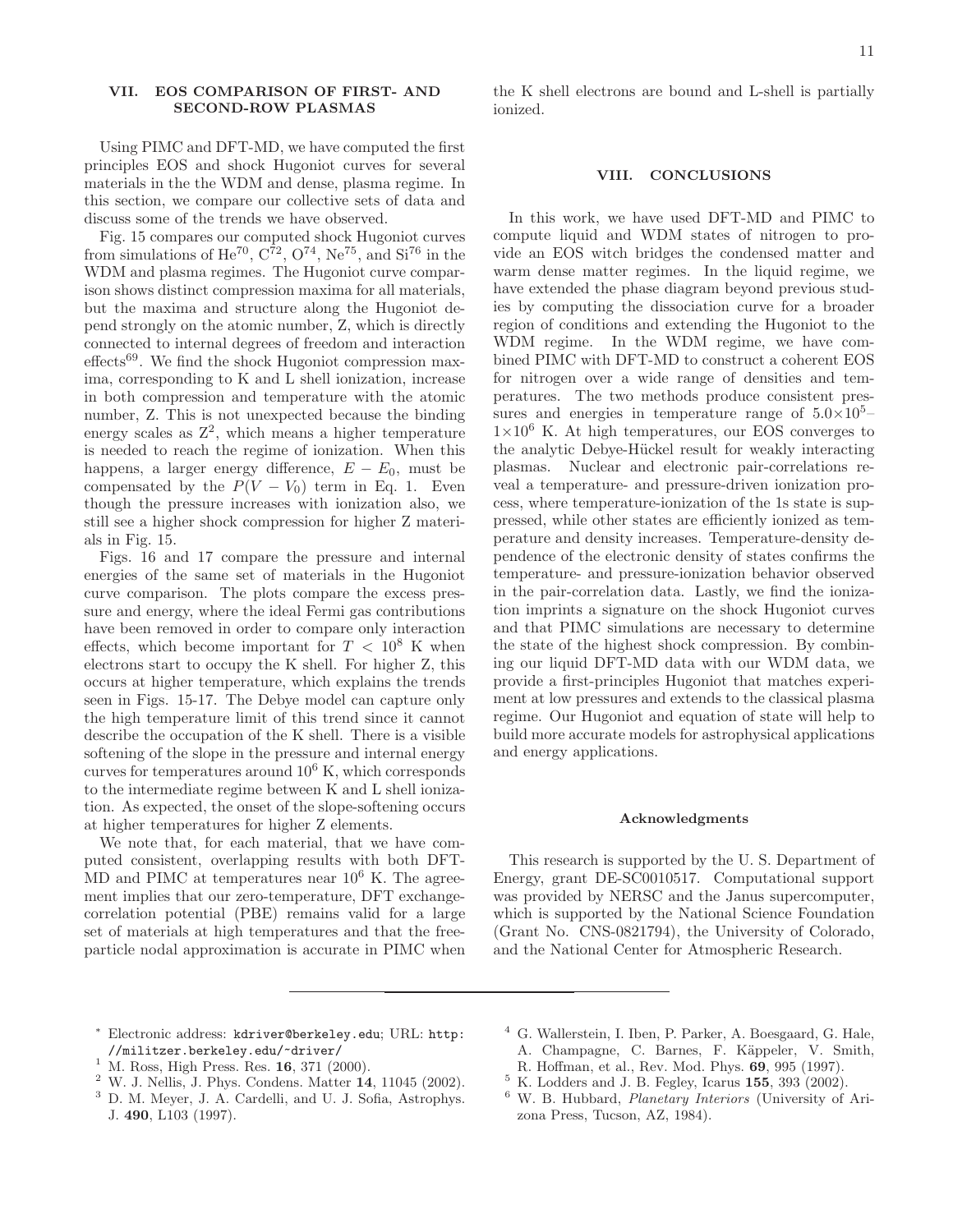- <sup>7</sup> W. J. Nellis, H. B. Radousky, D. C. Hamilton, a. C. Mitchell, N. C. Holmes, K. B. Christianson, and M. van Thiel, J. Chem. Phys. 94, 2244 (1991).
- <sup>8</sup> M. Ross and F. Rogers, Phys. Rev. B **74**, 024103 (2006).
- <sup>9</sup> B. Boates and S. a. Bonev, Phys. Rev. Lett. 102, 015701 (2009).
- <sup>10</sup> R. Reichlin, D. Schiferl, S. Martin, C. Vanderborgh, and R. L. Mills, Phys. Rev. Lett. 55, 1464 (1985).
- <sup>11</sup> R. L. Mills, B. Olinger, and D. T. Cromer, J. Chem. Phys. 84, 2837 (1986).
- <sup>12</sup> H. Olijnyk, J. Chem. Phys. 93, 8968 (1990).
- <sup>13</sup> R. Bini, L. Ulivi, J. Kreutz, and H. J. Jodl, J. Chem. Phys. 112, 8522 (2000).
- <sup>14</sup> E. Gregoryanz, A. F. Goncharov, R. J. Hemley, H. k. Mao, M. Somayazulu, and G. Shen, Phys. Rev. B 66, 224108 (2002).
- <sup>15</sup> E. Gregoryanz, A. F. Goncharov, C. Sanloup, M. Somayazulu, H. K. Mao, and R. J. Hemley, J. Chem. Phys. 126, 184505 (2007).
- $^{16}\,$  A. K. McMahan and R. LeSar, Phys. Rev. Lett.  $\bf{54},\,1929$ (1985).
- <sup>17</sup> R. M. Martin and R. J. Needs, Phys. Rev. B 34, 5082 (1986).
- <sup>18</sup> C. Mailhiot, L. H. Yang, and a. K. McMahan, Phys. Rev. B 46, 14419 (1992).
- <sup>19</sup> H. K. an dP. Toledano, Phys. Rev. B 78, 064103 (2008).
- $20$  C. J. Pickard and R. J. Needs, Phys. Rev. Lett. 102, 125702 (2009).
- <sup>21</sup> A. Erba, L. Maschio, C. Pisani, and S. Casassa, Phys. Rev. B 84, 012101 (2011).
- <sup>22</sup> A. F. Goncharov, E. Gregoryanz, H. K. Mao, Z. Liu, and R. J. Hemley, Phys. Rev. Lett. 85, 1262 (2000).
- <sup>23</sup> M. I. Eremets, R. J. Hemley, Mao Hk, and E. Gregoryanz, Nature 411, 170 (2001).
- <sup>24</sup> E. Gregoryanz, A. F. Goncharov, R. J. Hemley, and H. k. Mao, Phys. Rev. B 64, 052103 (2001).
- <sup>25</sup> M. I. Eremets, A. G. Gavriliuk, I. a. Trojan, D. a. Dzivenko, and R. Boehler, Nat. Mater. 3, 558 (2004).
- $^{26}\,$  M. I. Eremets, a. G. Gavriliuk, N. R. Serebryanaya, I. a. Trojan, D. a. Dzivenko, R. Boehler, H. K. Mao, and R. J. Hemley, J. Chem. Phys. 121, 11296 (2004).
- $27$  M. Popov, Phys. Lett. A 334, 317 (2005).
- <sup>28</sup> M. J. Lipp, J. P. Klepeis, B. J. Baer, H. Cynn, W. J. Evans, V. Iota, and C.-S. Yoo, Phys. Rev. B 76, 014113 (2007).
- <sup>29</sup> M. I. Eremets, a. G. Gavriliuk, and I. a. Trojan, Appl. Phys. Lett. 90, 6 (2007).
- <sup>30</sup> X.-Q. Chen, C. L. Fu, and R. Podloucky, Phys. Rev. B 77, 064103 (2008).
- $^{31}$  W. D. Mattson, D. Sanchez-Portal, S. Chiesa, and R. M. Martin, Phys. Rev. Lett. 93, 125501 (2004).
- <sup>32</sup> F. Zahariev, a. Hu, J. Hooper, F. Zhang, and T. Woo, Phys. Rev. B 72, 2 (2005).
- <sup>33</sup> F. Zahariev, S. V. Dudiy, J. Hooper, F. Zhang, and T. K. Woo, Phys. Rev. Lett. 97, 155503 (2006).
- <sup>34</sup> X. L. Wang, Z. He, Y. M. Ma, T. Cui, Z. M. Liu, B. B. Liu, J. F. Li, and G. T. Zou, J. Phys. Condens. Matter 19, 425226 (2007).
- $^{35}$  Y. Yao, J. S. Tse, and K. Tanaka, Phys. Rev. B  $\bf 77,$   $052103$ (2008).
- <sup>36</sup> Y. Ma, A. R. Oganov, Z. Li, Y. Xie, and J. Kotakoski, Phys. Rev. Lett. 102, 100 (2009).
- <sup>37</sup> X. Wang, F. Tian, L. Wang, T. Cui, B. Liu, and G. Zou, J. Chem. Phys. 132, 024502 (2010).
- <sup>38</sup> B. Boates and S. a. Bonev, Phys. Rev. B 83, 174114 (2011).
- <sup>39</sup> X. Wang, Y. Wang, M. Miao, X. Zhong, J. Lv, T. Cui, J. Li, L. Chen, C. J. Pickard, and Y. Ma, Phys. Rev. Lett. 109, 175502 (2012).
- <sup>40</sup> V. N. Zubarev and G. S. Telegin, Dokl. Akad. Nauk SSSR 142, 309 (1962).
- <sup>41</sup> R. D. Dick, J. Chem. Phys. 52, 6021 (1970).
- $^{42}$  W. J. Nellis and A. C. Mitchell, J. Chem. Phys.  $73,6137$ (1980).
- <sup>43</sup> W. J. Nellis, N. C. Holmes, A. C. Mitchell, and M. van Thiel, Phys. Rev. Lett. 53, 1661 (1984).
- G. Schott, M. S. Shaw, and J. D. Johnson, J. Chem. Phys. 82, 4264 (1985).
- <sup>45</sup> H. B. Radousky, W. J. Nellis, M. Ross, D. C. Hamilton, and a. C. Mitchell, Phys. Rev. Lett. 57, 2419 (1986).
- $^{46}$  D. S. Moore, S. C. Schmidt, M. S. Shaw, and J. D. Johnson, J. Chem. Phys. 90, 1368 (1989).
- <sup>47</sup> R. Chau, a. Mitchell, R. Minich, and W. Nellis, Phys. Rev. Lett. 90, 245501 (2003).
- $^{48}$  M. Ross and F. H. Ree, J. Chem. Phys.  $\boldsymbol{73},$   $6146$  (1980).
- <sup>49</sup> M. Ross, J. Chem. Phys. 86, 7110 (1987).
- $^{50}$  Ross, High Press. Res. 10, 649 (1992).
- <sup>51</sup> Q. F. Chen, L. C. Cai, Y. Zhang, Y. J. Gu, and F. Q. Jing, J. Chem. Phys. 124, 074510 (2006).
- $52$  J. D. Johnson, M. S. Shaw, and B. L. Holian, J. Chem. Phys. 80, 1279 (1983).
- <sup>53</sup> G. I. Kerley and A. C. Switendick, in Shock Waves Condens. Matter, edited by Y. M. Gupta (Plenum Press, New York, 1986), 1, pp. 95–100.
- <sup>54</sup> D. C. Hamilton and F. H. Ree, J. Chem. Phys. 90, 4972 (1989).
- $55$  M. V. Thiel and F. H. Ree, J. Chem. Phys.  $104$ ,  $5019$ (1996).
- $^{56}$  J. Belak, R. D. Etters, and R. LeSar, J. Chem. Phys. 89, 1625 (1988).
- $57$  L. E. Fried and W. M. Howard, J. Chem. Phys.  $109, 7338$ (1998).
- <sup>58</sup> J. D. Kress, S. Mazevet, L. A. Collins, and W. W. Wood, Phys. Rev. B 61, 024203 (2000).
- <sup>59</sup> S. Mazevet, J. Johnson, J. Kress, L. Collins, and P. Blottiau, Phys. Rev. B 65, 014204 (2001).
- <sup>60</sup> W. D. Mattson and R. Balu, Phys. Rev. B 83, 174105 (2011).
- <sup>61</sup> F. Rogers and D. A. Young, Phys. Rev. E 56, 5876 (1997).
- <sup>62</sup> B. F. Rozsnyai, J. R. Albritton, D. A. Young, V. N. Sonnad, and D. A. Liberman, Phys. Lett. A 291, 226 (2001).
- <sup>63</sup> C. Pierleoni, D. M. Ceperley, B. Bernu, and W. R. Magro, Phys. Rev. Lett. 73, 2145 (1994).
- <sup>64</sup> W. R. Magro, D. M. Ceperley, C. Pierleoni, and B. Bernu, Phys. Rev. Lett. 76, 1240 (1996).
- <sup>65</sup> B. Militzer, W. Magro, and D. Ceperley, Contr. Plasma Physics 39, 151 (1999).
- <sup>66</sup> B. Militzer and D. M. Ceperley, Phys. Rev. Lett. 85, 1890 (2000).
- $67\,$  B. Militzer and D. M. Ceperley, Phys. Rev. E 63, 066404 (2001).
- <sup>68</sup> B. Militzer, D. M. Ceperley, J. D. Kress, J. D. Johnson, L. A. Collins, and S. Mazevet, Phys. Rev. Lett. 87, 275502 (2001).
- $^{69}$  B. Militzer, Phys. Rev. Lett. **97**, 175501 (2006).
- <sup>70</sup> B. Militzer, Phys. Rev. B 79, 155105 (2009).
- <sup>71</sup> B. Militzer, J Phys. A 42, 214001 (2009).
- <sup>72</sup> K. P. Driver and B. Militzer, Phys. Rev. Lett. 108, 115502